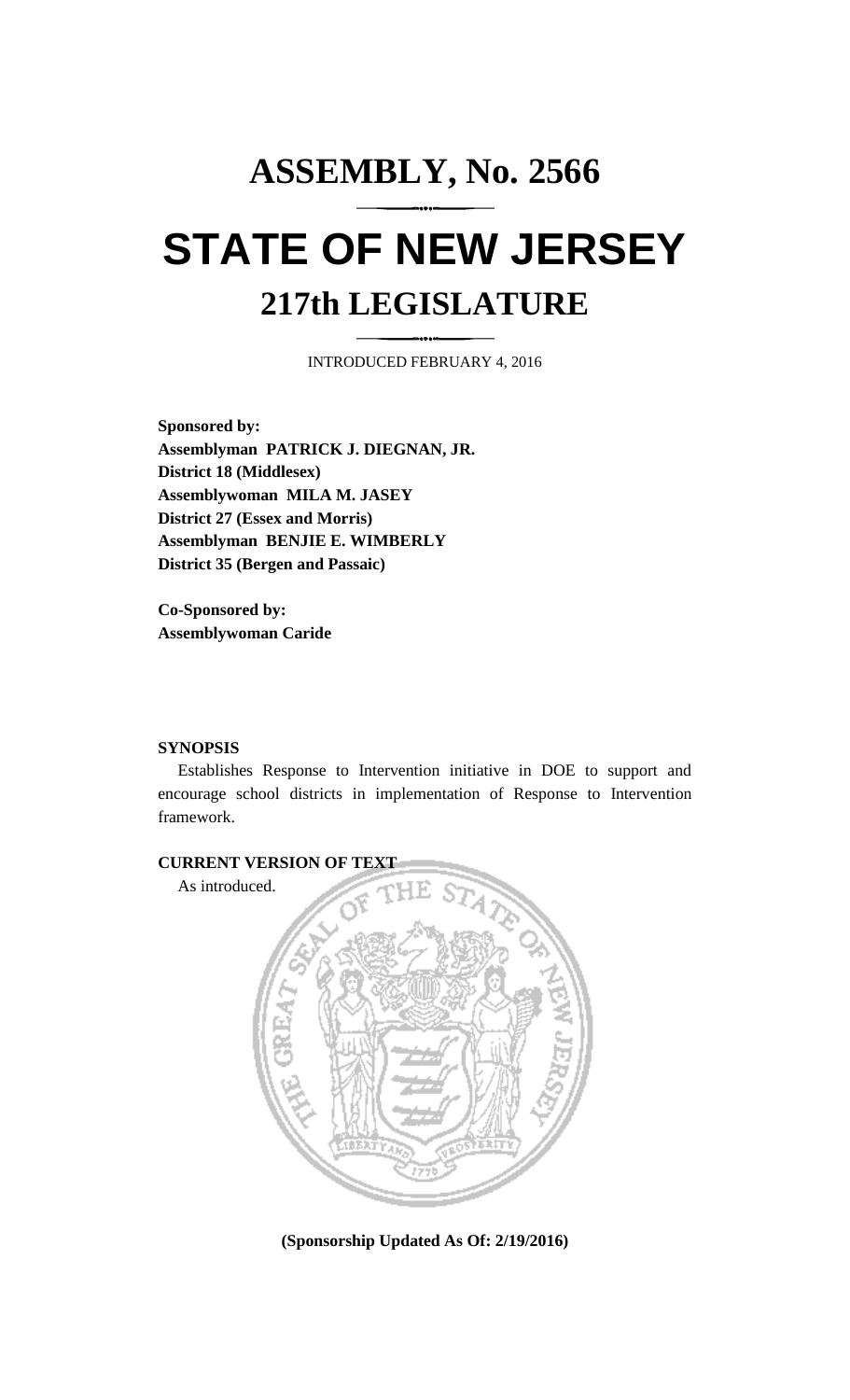**AN ACT** concerning the implementation of a Response to Intervention framework by school districts and supplementing chapter 6 of Title 18A of the New Jersey Statutes. **BE IT ENACTED** *by the Senate and General Assembly of the State of New Jersey:* 1. a. The Commissioner of Education shall develop and establish an initiative to support and encourage the use of a Response to Intervention framework by school districts to promote the achievement of all students. The initiative shall include dissemination of information and guidance to school districts regarding the development and effective implementation of a Response to Intervention framework as a methodology to identify struggling learners, maximize student achievement, and reduce behavioral problems. The initiative shall also include dissemination of information and guidance to school districts regarding the effective use of a Response to Intervention framework as a methodology to identify students with specific learning disabilities in accordance with the "Individuals with Disabilities Education Act," 20 U.S.C. s.1400 et seq. b. The commissioner shall ensure that a Response to Intervention framework implemented by a school district includes, at a minimum, the following elements: (1) high quality research-based instruction in the general education setting; (2) universal screening procedures to identify students at risk for poor learning outcomes or behavioral challenges; (3) multiple levels of evidence-based interventions that are progressively more intense, based on the student's responsiveness; and (4) continuous monitoring of student progress. c. The commissioner shall make available technical assistance and training to assist school districts in the implementation of a Response to Intervention framework. 2. This act shall take effect immediately. STATEMENT This bill directs the Commissioner of Education to develop and establish an initiative to support and encourage the use of a Response to Intervention (RTI) framework by school districts to promote the achievement of all students. The initiative must include the dissemination of information and guidance to school districts regarding the development and effective implementation of an RTI framework as a methodology to identify struggling learners,